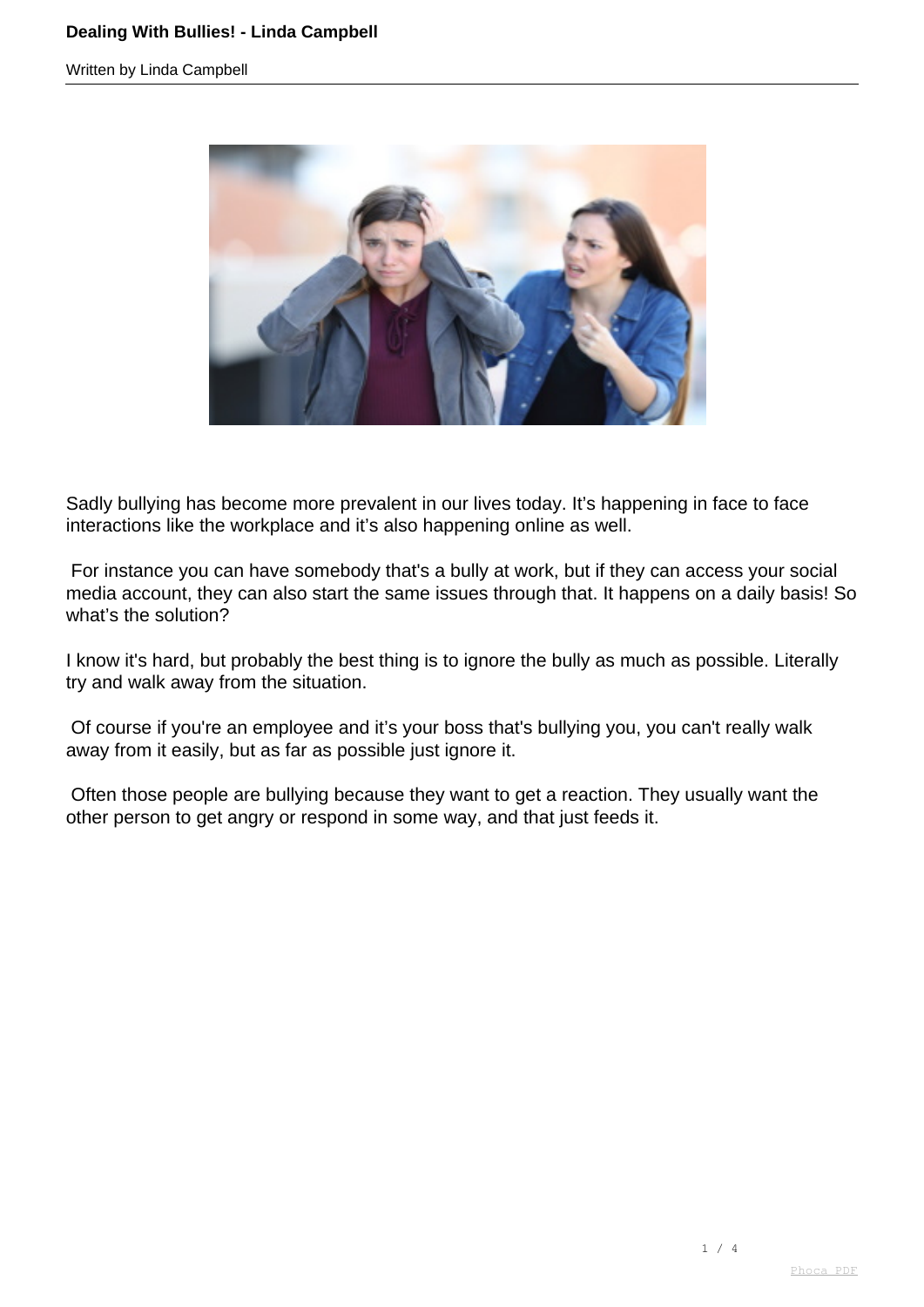

A lot of people are also very competitive in the workforce perhaps looking to rise above someone else for a promotion or maybe the boss wants to get rid of someone and tries to get them to resign rather than trying to sack them.

 Of course if it's a big employer and they have an HR Department, then you can take that to the Human Resources Department, and they should deal with it… every big company should have an anti-bullying policy.

 But we also get bullying with gender and cultural backgrounds or perhaps someone's a very religious kind of person, and everyone around them are atheists and there's a lot of ribbing going on, and perhaps at the time it seems like good-natured fun but it hurts the person being bullied and affects some people a lot more than others.

 Sadly that unfortunately is how depression and thoughts of suicide start – in fact it's one of the main reasons when people feel un-loved, disrespected or 'worthless' – they just want to end all that pain.

 Basically bullies are often very insecure people themselves and ultimately make themselves feel secure and worthwhile by putting other people down.

 But we just have to remain strong. Don't fight back, just deal with it and where possible move on. Obviously seeking professional help at this point is the best thing to do if there's no other way to resolve the problem.

 Of course ignoring a bully often means they will then move on to another victim. It doesn't solve their problem. But until they admit they've got a problem and seek help, nothing is going to solve it.

 I often get asked if families and family background has anything to do with … let's say **'creating a bully'** and I'd have to say that parenting has changed a lot over the years.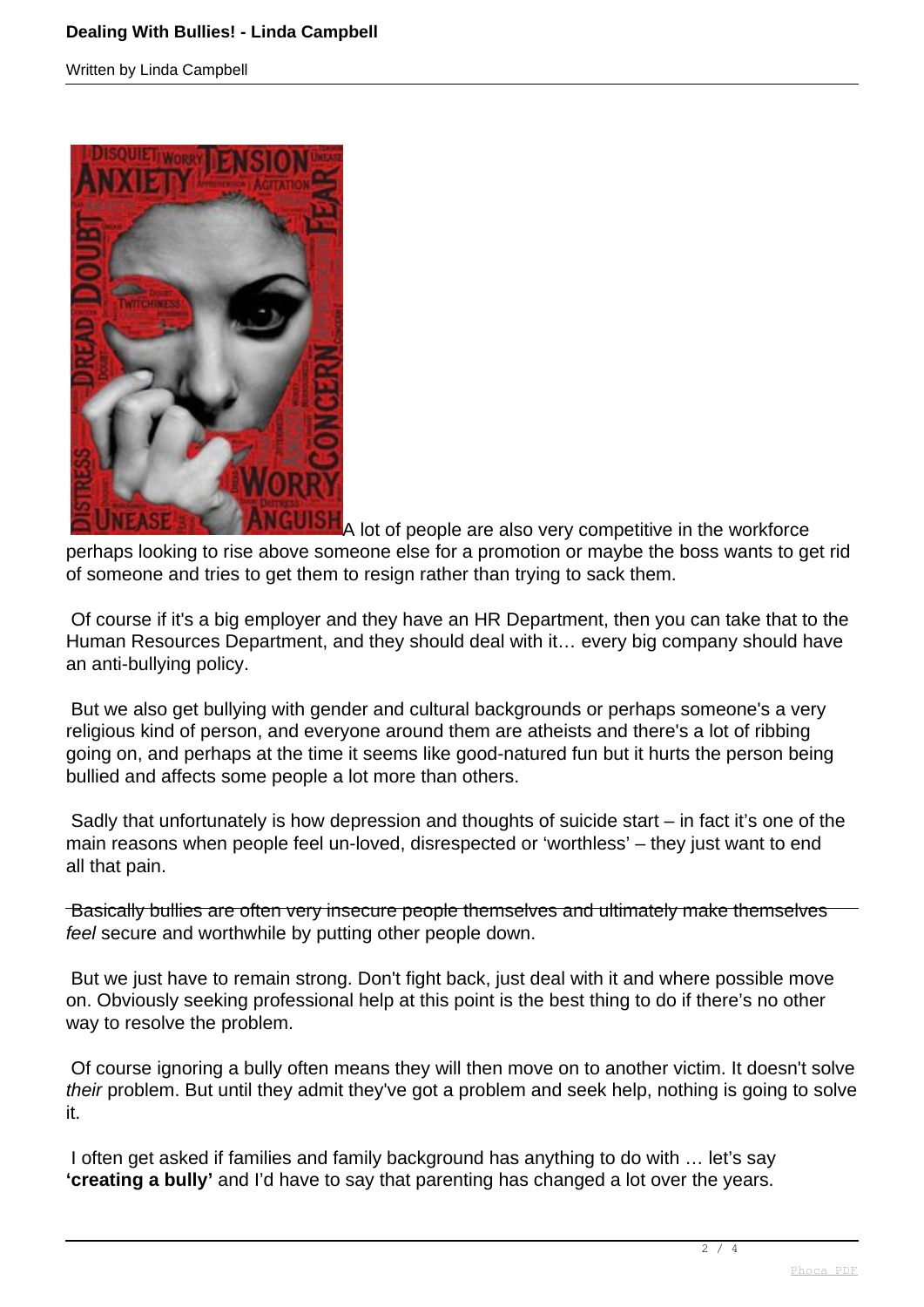I think the fact that children are not allowed to fail today is one of those problems.

 They've got school **'hand out certificates'** for just about everything… sometimes just for attending an event and therefore those kids don't learn to cope with failure.

 Now a lot of blame gets put on parents, but it's more the culture we've created where parents are given impossibly high standards to try and live up to, as well trying produce a 'perfect child'!

 I think society, perhaps several generations ago, was a lot more accepting of children being children, than they are today.

 People are much more likely to complain about what children are doing than they were when I was growing up.

 For instance we used to go out and play on the street after school but had to be home before it was dark. But kids don't seem to have that freedom today. And because they don't get that freedom, they're not developing the resilience and sense of self that they need.

 Our parents gave us directions of course – often quite firm ones too! - but they still let you learn from your mistakes.



My family had a saying**… "I once complained I had**

**shoes until I met a man who had no feet"** and over the years I've tried to live my life like that.

 Of course it's nice to have the new car and the big house and the big income and all the rest of it. But is that really what life is all about? I don't think so. But sadly many children today are